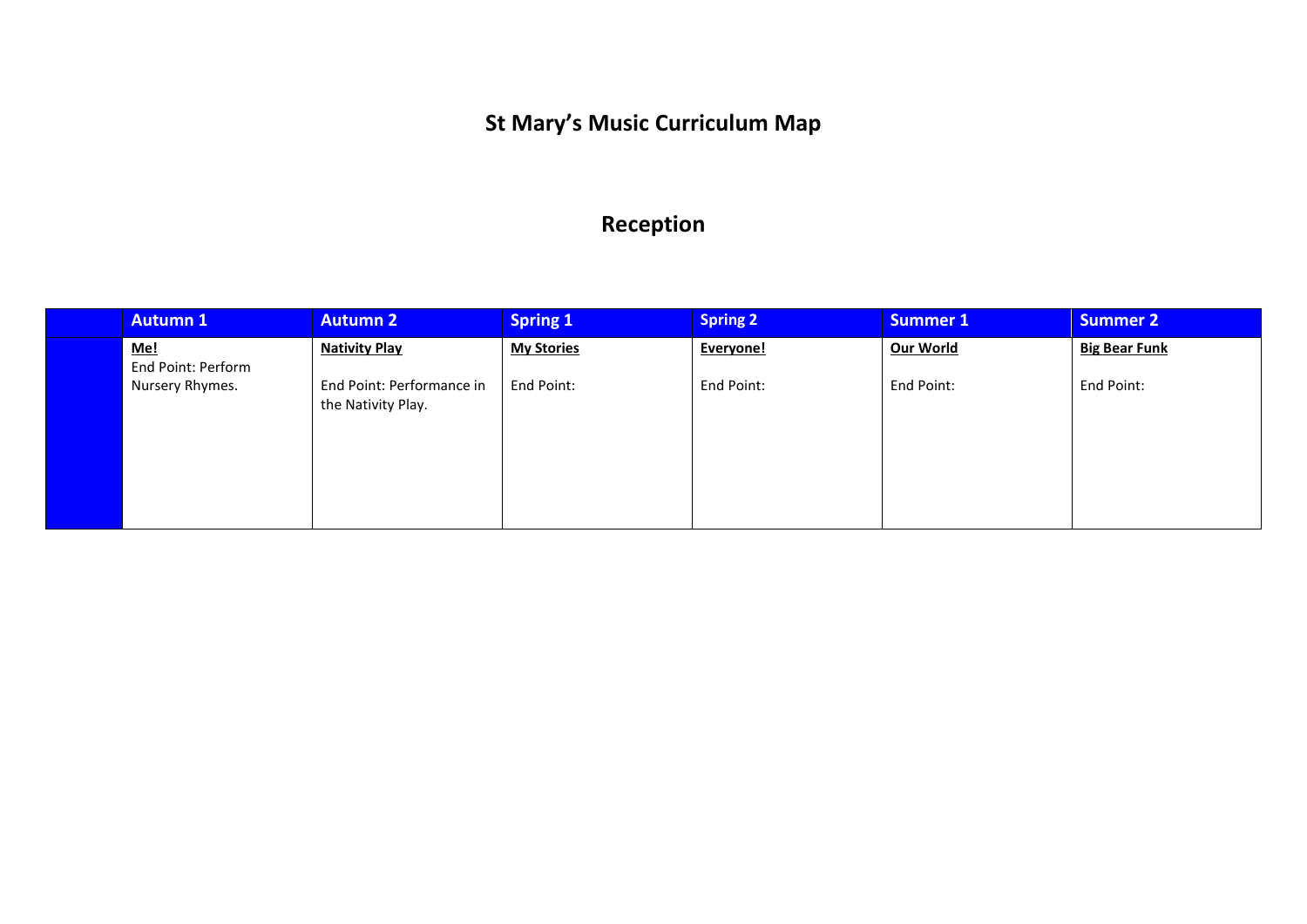# **Infants (Years 1 and 2)**

|                                 | <b>Autumn 1</b>                                                                                                                                                                  | <b>Autumn 2</b>                                                                                           | <b>Spring 1</b>                                                                                                                                                                                                                 | <b>Spring 2</b>                                                                                                                                                                                      | <b>Summer 1</b>                                                                                                                                           | <b>Summer 2</b>                                                                                                                                                                      |
|---------------------------------|----------------------------------------------------------------------------------------------------------------------------------------------------------------------------------|-----------------------------------------------------------------------------------------------------------|---------------------------------------------------------------------------------------------------------------------------------------------------------------------------------------------------------------------------------|------------------------------------------------------------------------------------------------------------------------------------------------------------------------------------------------------|-----------------------------------------------------------------------------------------------------------------------------------------------------------|--------------------------------------------------------------------------------------------------------------------------------------------------------------------------------------|
| $\blacktriangleleft$<br>Cycle : | <b>Hey you</b><br>Singing and body<br>percussion<br>Improvise and compose on<br>2 notes (C and D)<br>End Point: Performance of<br>Hey You with body<br>percussion (whole class). | <b>Christmas singing</b><br>End Point: Performance of<br>the Nativity Play (with<br>untuned instruments). | <b>Songs from Scotland</b><br>Listening with<br>concentration to a variety<br>of songs.<br>Responding with actions<br>End Point: Recorded mood<br>responses with explanation<br>based on dynamics - pitch,<br>timbre and tempo. | Friendship song (2)<br>End Point: Whole class<br>performance of the<br>Friendship Song (with<br>glockenspiels using two<br>notes G and E).                                                           | <u>I wanna to play in a band</u><br>End Point: Whole Class<br>performance of 'I Wanna<br>Play in a Band' in front of<br>an audience (using two<br>notes). | The Benedetti Foundation<br>End Point: Identifying and<br>moving to a pulse in a<br>range of music (introduce<br>a piece of classical music -<br>Baroque period - Bach,<br>Vivaldi). |
| Cycle 2                         | <b>Hands Feet Heart (2)</b><br>End Point: Group<br>percussion composition<br>(using drums).                                                                                      | <b>Christmas singing</b><br>End Point: Performance of<br>the Nativity Play (with<br>untuned instruments). | Banana Rap (1)<br>Rap to pulse of music<br>End Point: Performing a<br>rap in small groups.                                                                                                                                      | In the Groove (1)<br>Play glockenspiel in time<br>using 2 different notes<br>End Point: Whole class<br>performance of 'In the<br>Groove, Funk' song (with<br>glockenspiels on two notes<br>D and C). | Recorders (Red hot recorders course)<br>End Point: Performance in front of an audience.                                                                   |                                                                                                                                                                                      |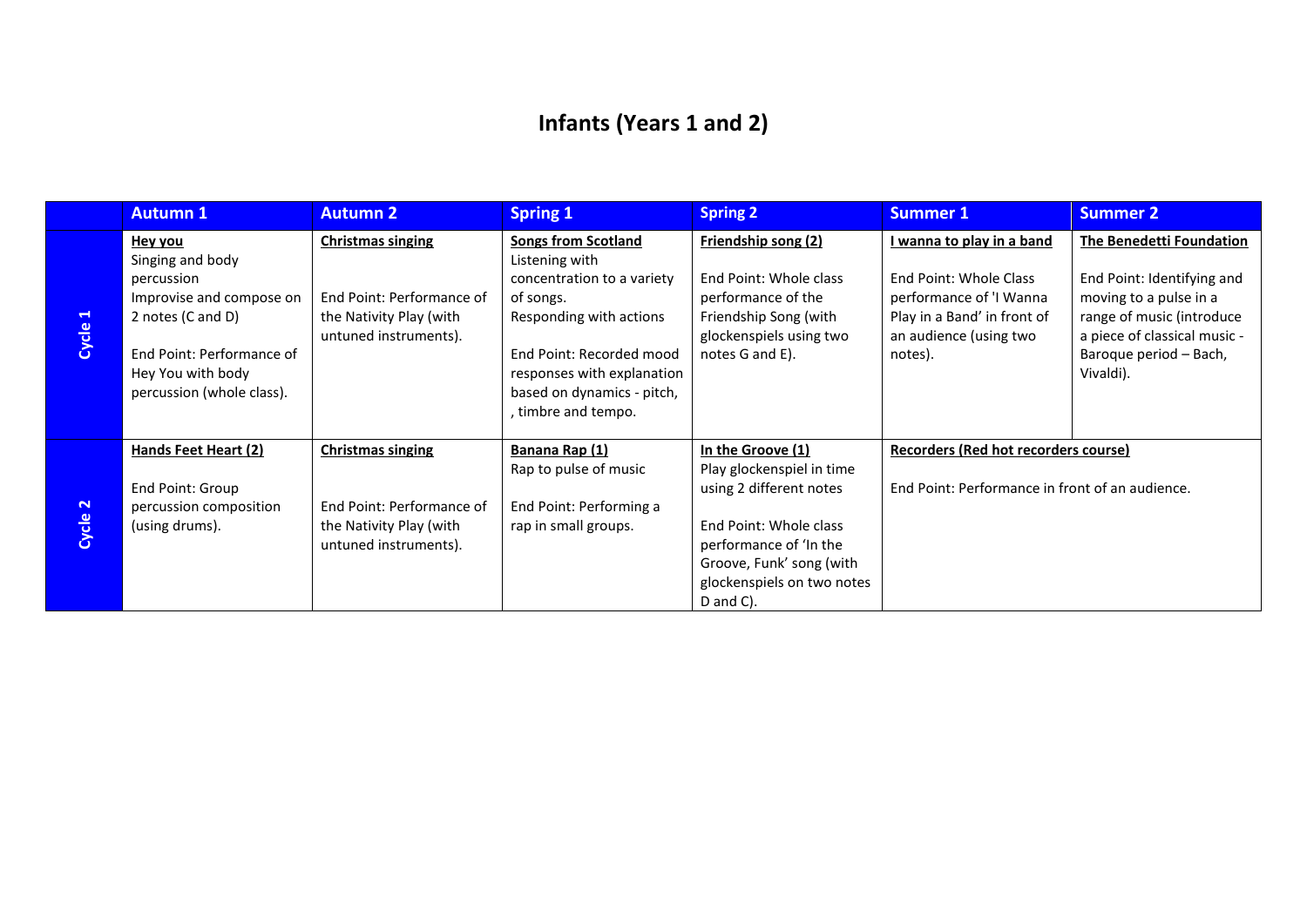# **Lower Juniors (Years 3 and 4)**

|                               | <b>Autumn 1</b>                                                                                                                                                                                             | <b>Autumn 2</b>                                                                                                                                                                                                                                                                            | <b>Spring 1</b>                                                                                                                                                                                                                                                                                      | <b>Spring 2</b>                                                                                      | <b>Summer 1</b>                                                                                                                 | <b>Summer 2</b>                                                                                              |
|-------------------------------|-------------------------------------------------------------------------------------------------------------------------------------------------------------------------------------------------------------|--------------------------------------------------------------------------------------------------------------------------------------------------------------------------------------------------------------------------------------------------------------------------------------------|------------------------------------------------------------------------------------------------------------------------------------------------------------------------------------------------------------------------------------------------------------------------------------------------------|------------------------------------------------------------------------------------------------------|---------------------------------------------------------------------------------------------------------------------------------|--------------------------------------------------------------------------------------------------------------|
| $\blacktriangleleft$<br>Cycle | Mamma Mia<br>End Point: Whole class<br>composition of Mamma Mia<br>(with recorders using notes<br>G, A, B).<br>Yr 4 learning Fife with<br><b>Berkshire Maestros</b><br>Y3 continuing to learn<br>recorders  | <b>Advent Celebration</b><br>Sing confidently<br>controlling volume and<br>pitch<br>End Point: Advent<br>Celebration performance<br>(with percussion).<br>Yr 4 learning Fife with<br>Berkshire Maestros-<br>Y3 continuing to learn<br>recorders                                            | Stop<br>Sing and play the<br>glockenspiel part to the rap<br>Improvise and compose rap<br>lyrics to fit music<br>End Point: Composition of<br>rap lyrics and perform in<br>small groups                                                                                                              | Lean on me<br><b>End Point: Composition</b><br>and performance of 'Lean<br>on Me' using three notes. | <b>The Benedetti Foundation</b><br>Introduction to rhythm.<br>End Point: Knowing the<br>difference between pulse<br>and rhythm. | <b>Blackbird</b><br><b>End Point: Composition</b><br>and performance of<br>'Blackbird' using three<br>notes. |
| $\mathbf{\tilde{z}}$<br>Cycle | The Benedetti Foundation<br>End Point: Identifying and<br>joining in with the rhythm in<br>a range of music.<br>Yr 4 learning Fife with<br><b>Berkshire Maestros</b><br>Y3 continuing to learn<br>recorders | <b>Advent Celebration</b><br>Sing confidently<br>controlling volume and<br>pitch with greater control<br>and accuracy<br>End Point: Advent<br>Celebration performance<br>(with percussion).<br>Yr 4 learning Fife with<br><b>Berkshire Maestros</b><br>Y3 continuing to learn<br>recorders | <b>Three Little Birds</b><br>Sing and play The<br>instrumental part of 3 little<br>birds<br>Improvise and compose<br>using 3 notes and record my<br>composition on a grid<br>End Point: Grid notation of<br>their own composition and<br>performance of 'Three Little<br>Birds' with Boom whackers). | Glock 1<br>End Point: Performing a<br>piece by reading sheet<br>music.                               | <b>The Dragon Song</b><br>End Point: Whole class two-<br>part harmony                                                           | <b>Chrome Music Lab/Saint-</b><br>Saens (Carnival of<br>animals)<br>End Point: Composition of<br>music.      |